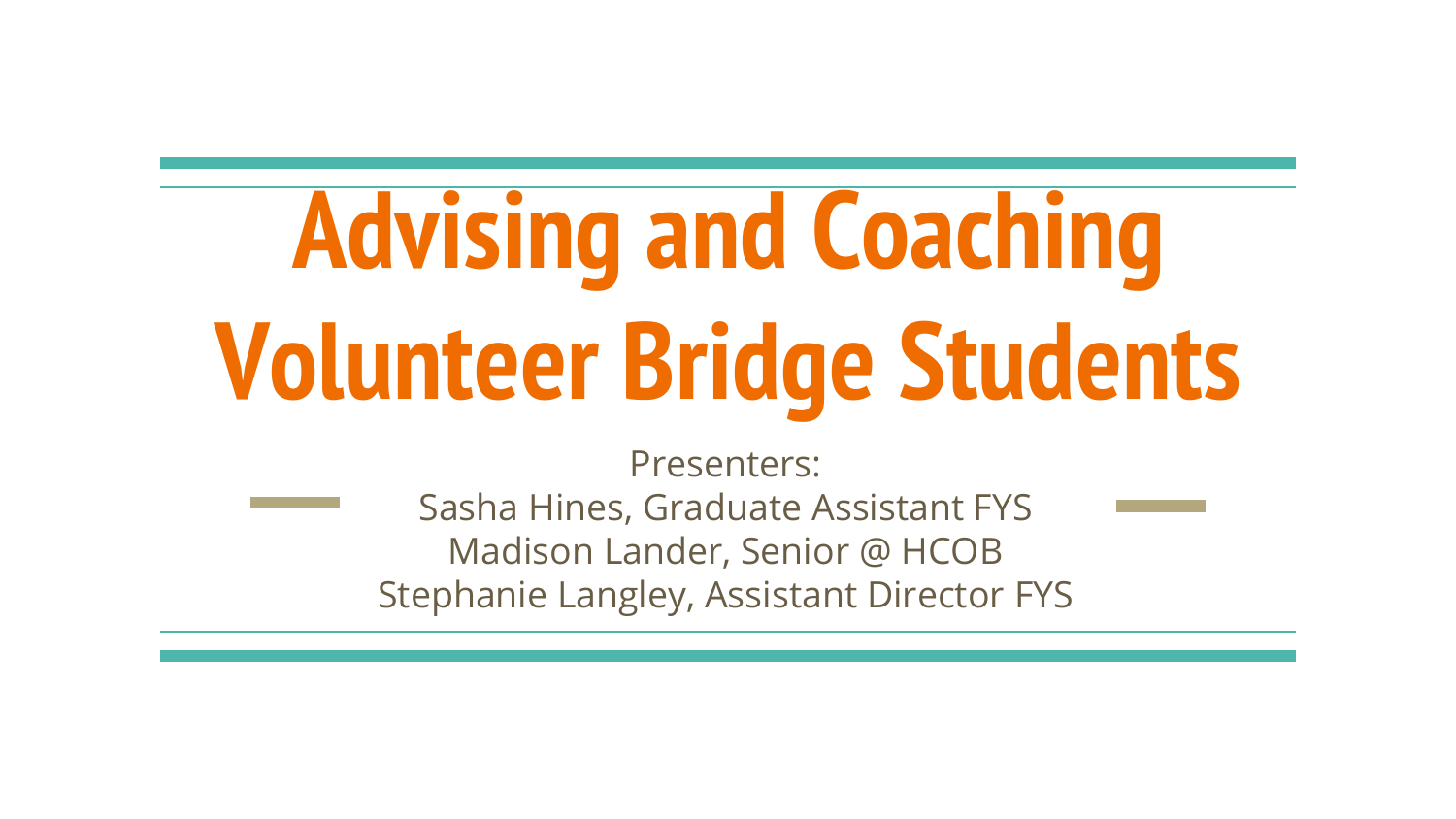#### **Life of a Volunteer Bridge Student...**

- Students can live in Clement Hall or commute from off campus
- Students have peer mentors who help them adjust socially and academically
- Students attend classes at Pellissippi State Community College (PSCC)
- Receive Academic Coaching from Transition Advisors in FYS
- Students can participate in Clubs and Organizations at UTK and PSCC
	- NCAA Sports and Social Fraternities & Sororities Prohibited



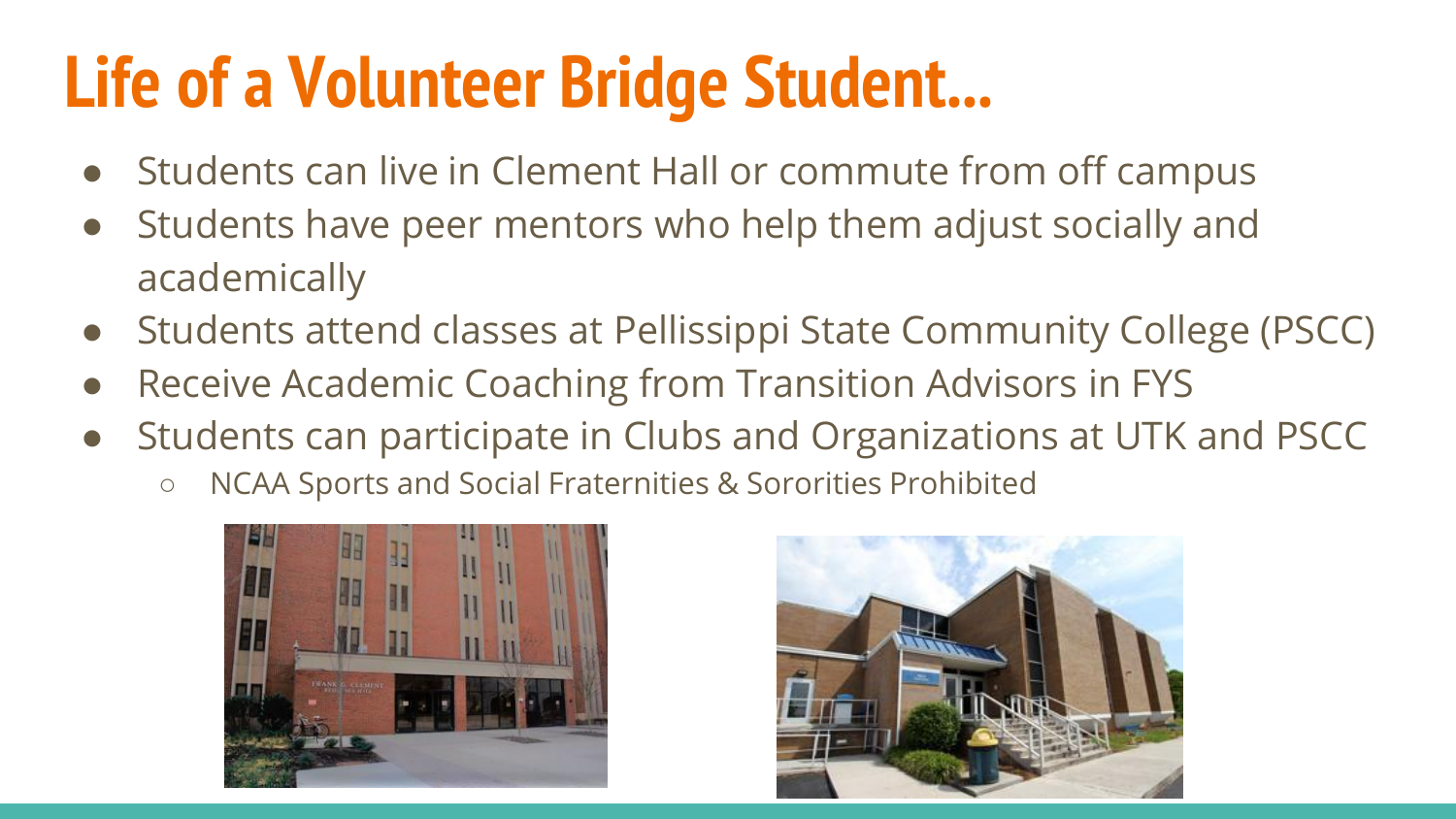| <b>This year:</b>                       |  |
|-----------------------------------------|--|
| <b>190 students</b>                     |  |
| 31% out of state- 19 states represented |  |
| <b>Average ACT Math 19.6</b>            |  |
| <b>147 live on campus</b>               |  |
|                                         |  |
| Over the last three years:              |  |
| 60% transfer to UT                      |  |
| 14% stay at PSCC                        |  |
|                                         |  |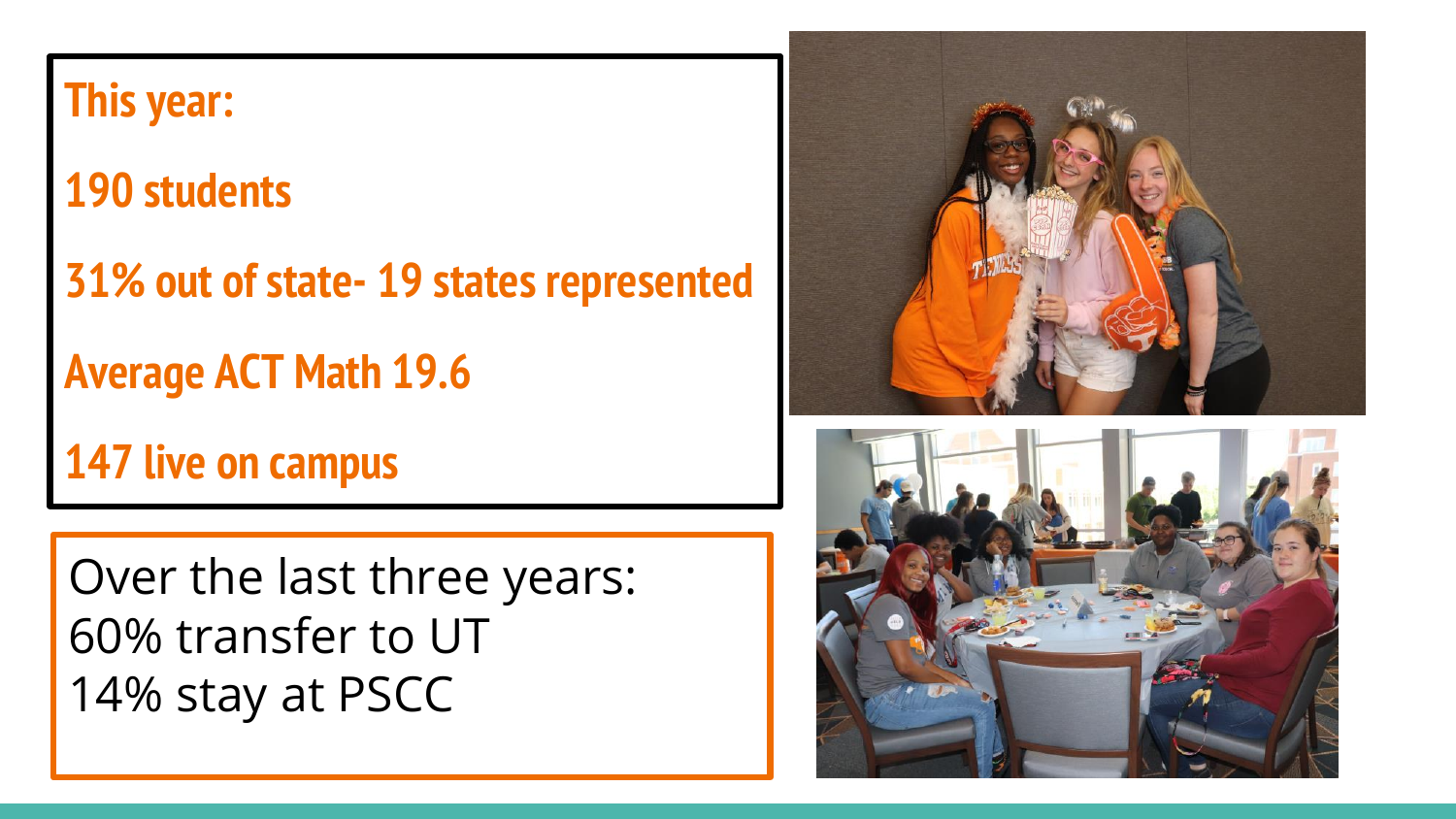### **Programs and Seminars**

- Vols Help Vols
- Career Counseling
- Diversity Educators
- College Success Classes
- Community Building- at both institutions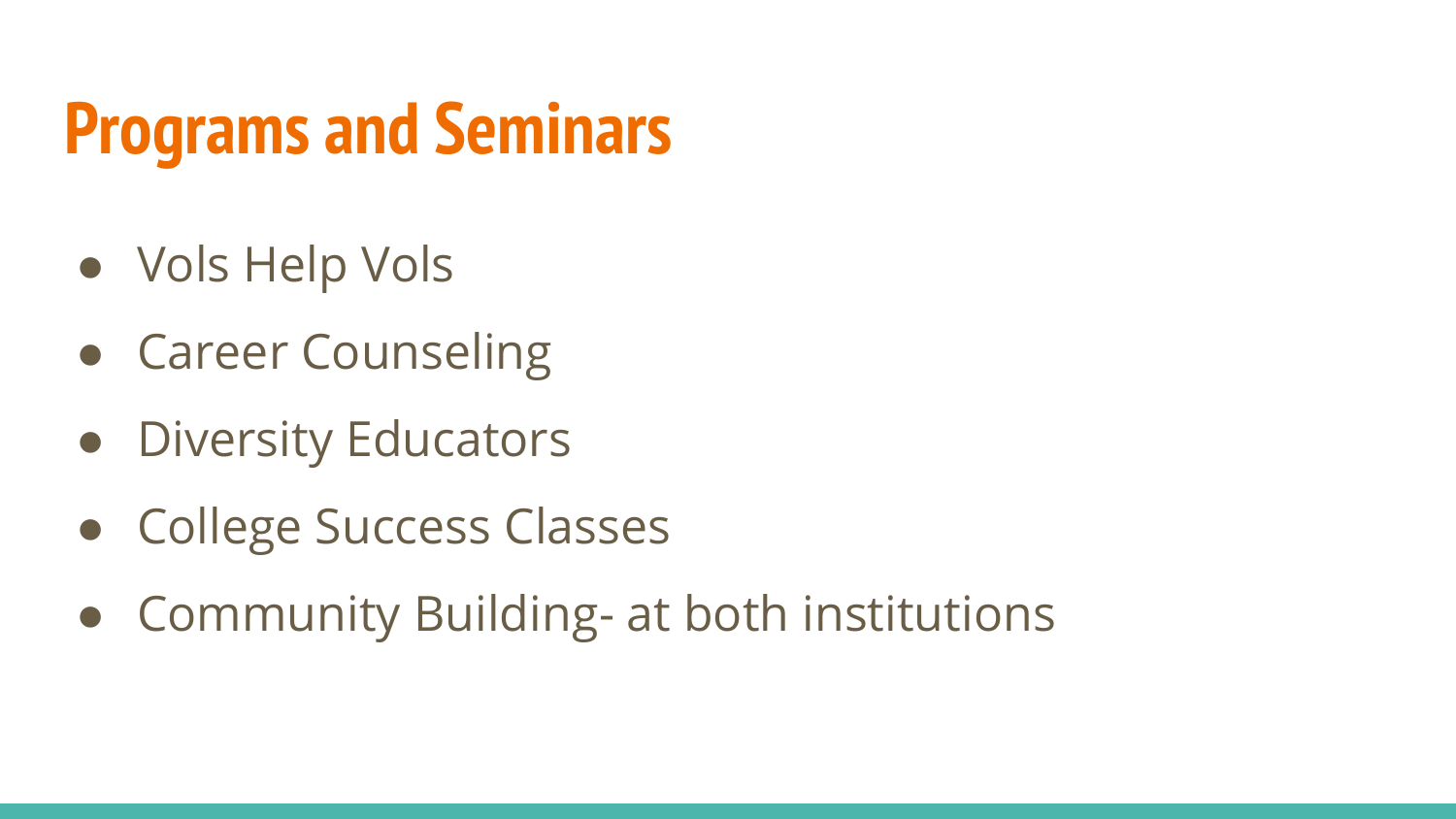#### **PSCC to UT Timeline**



Send HS transcripts to PSCC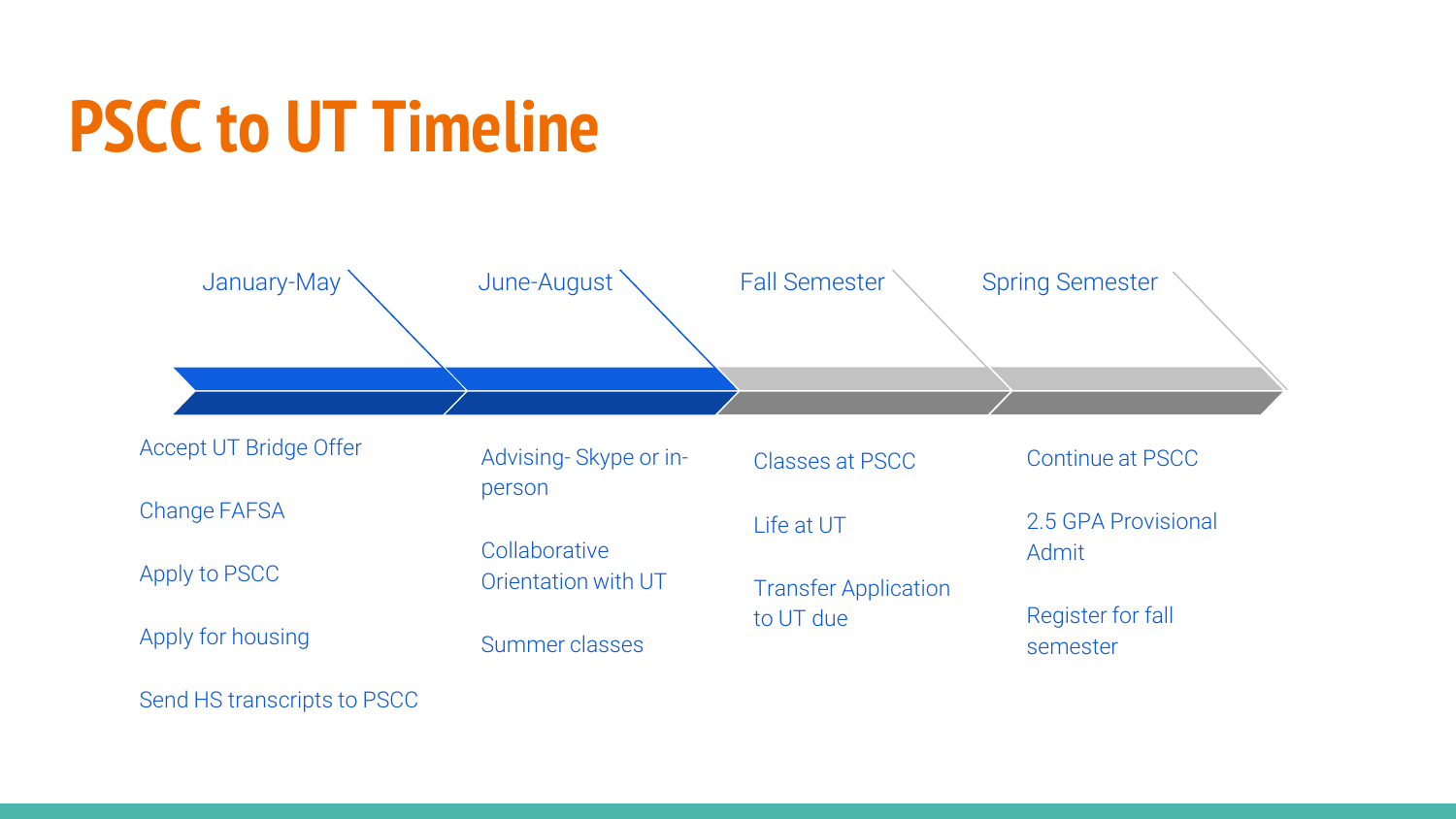# **Students who earned at least 2.5 their fall semester**

- Advising seminar in February
- Advised in their UT major colleges in the spring
- Students in Transition are seen in our office
- Students register after all UT students
- Advising Holds Cleared
- Admissions Hold
- Bridge students DO NOT attend UT orientation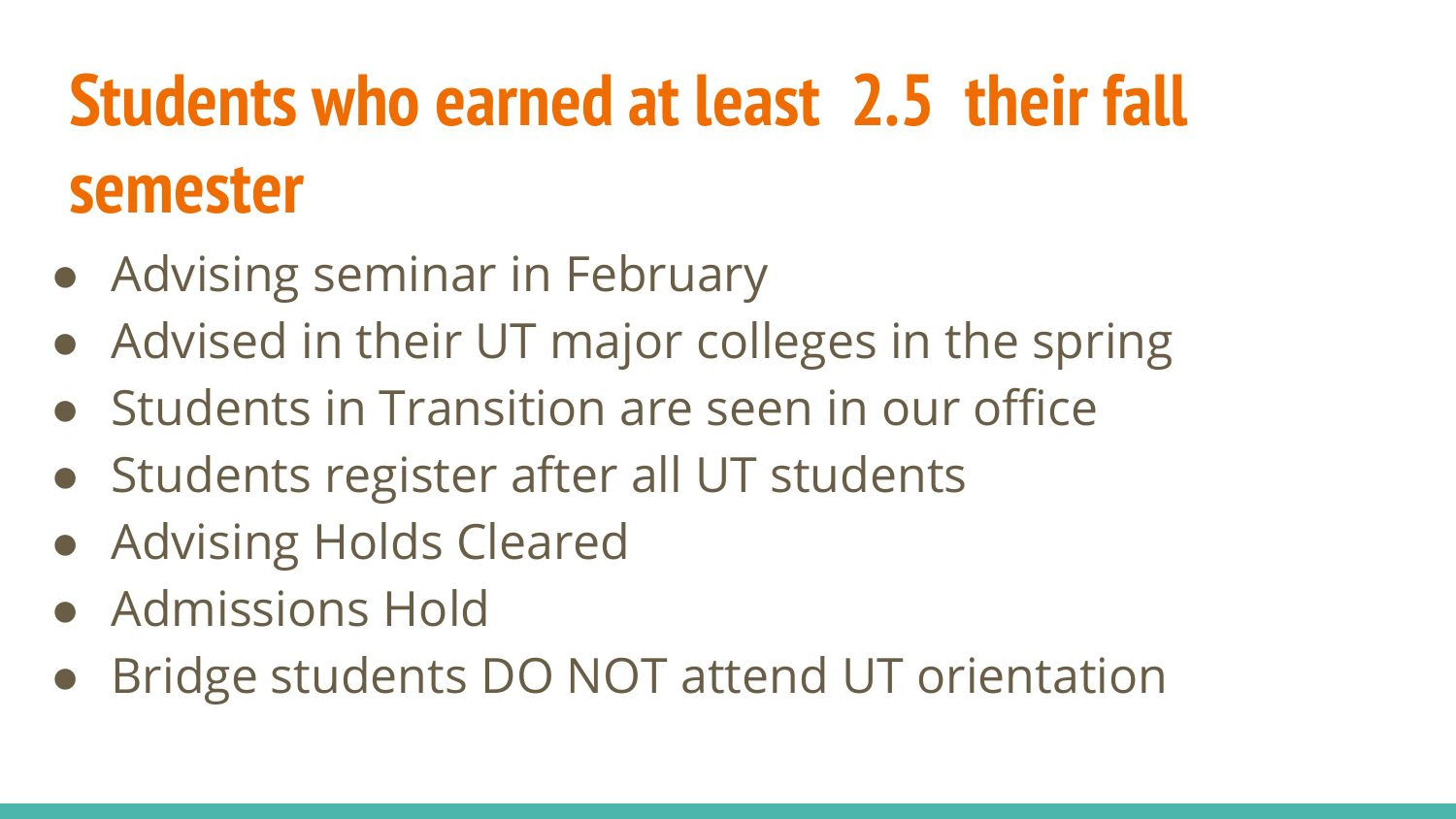#### **Students who did not earn a 2.5 in the fall**

- Advised by their Transition Coach
- Holds cleared and Students register as soon as we can get their transcripts processed- Late May
- Late summer holdouts- Can be as late as August
- Timing is tight
- No orientation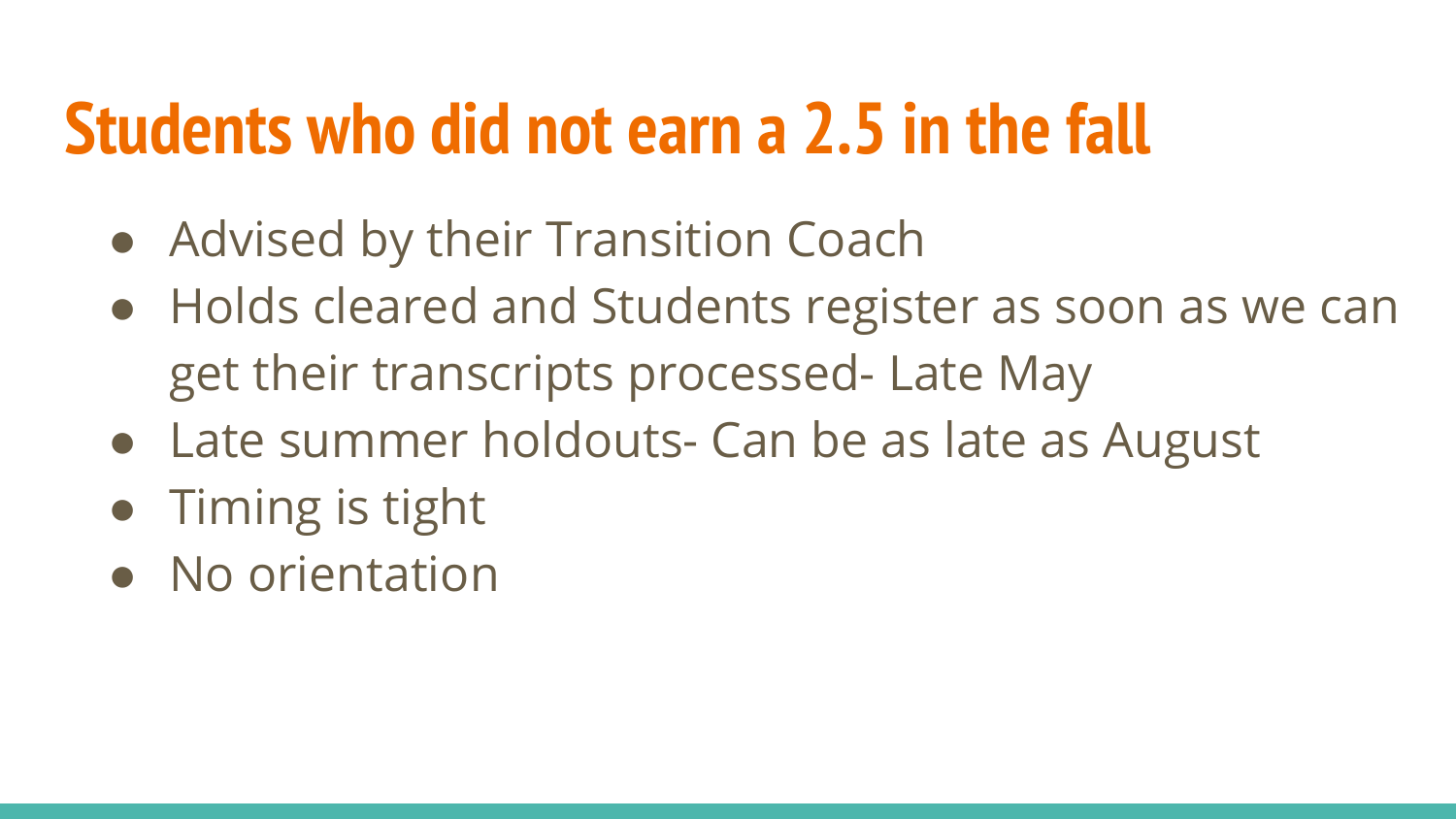### **Advising Collaboration with PSCC**

- PSCC advising at/before orientation
- Coaches collaborating with advisors at PSCC during the year
- Students of Concern meetings
- Academic Alert at PSCC
- Financial Aid at PSCC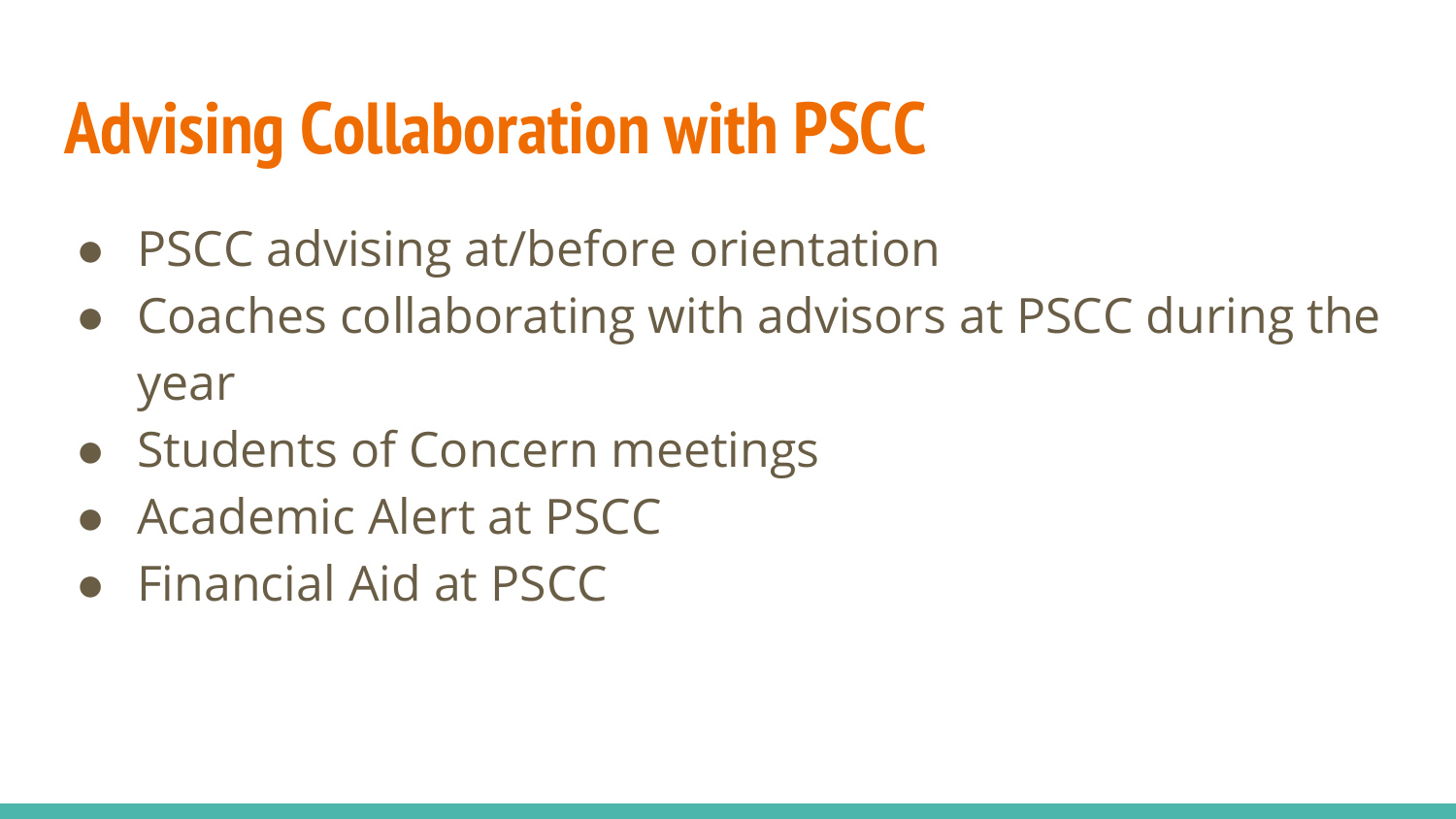### **How you can help**

- Give me a call 865-974-3525
- Understand student's journey
- Mattering and Belonging
- Transfer "shock"
- Come to the Advising Seminar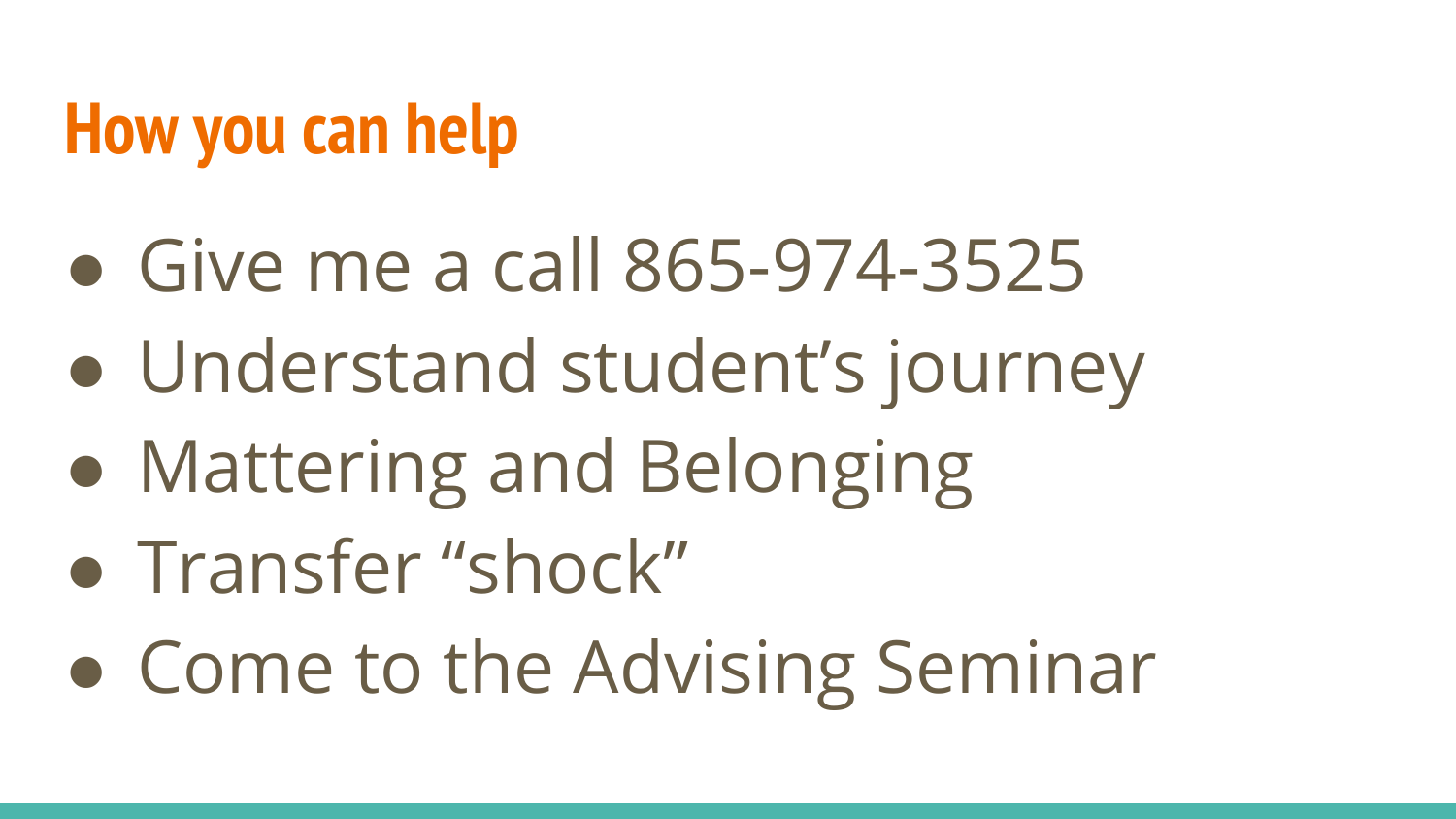